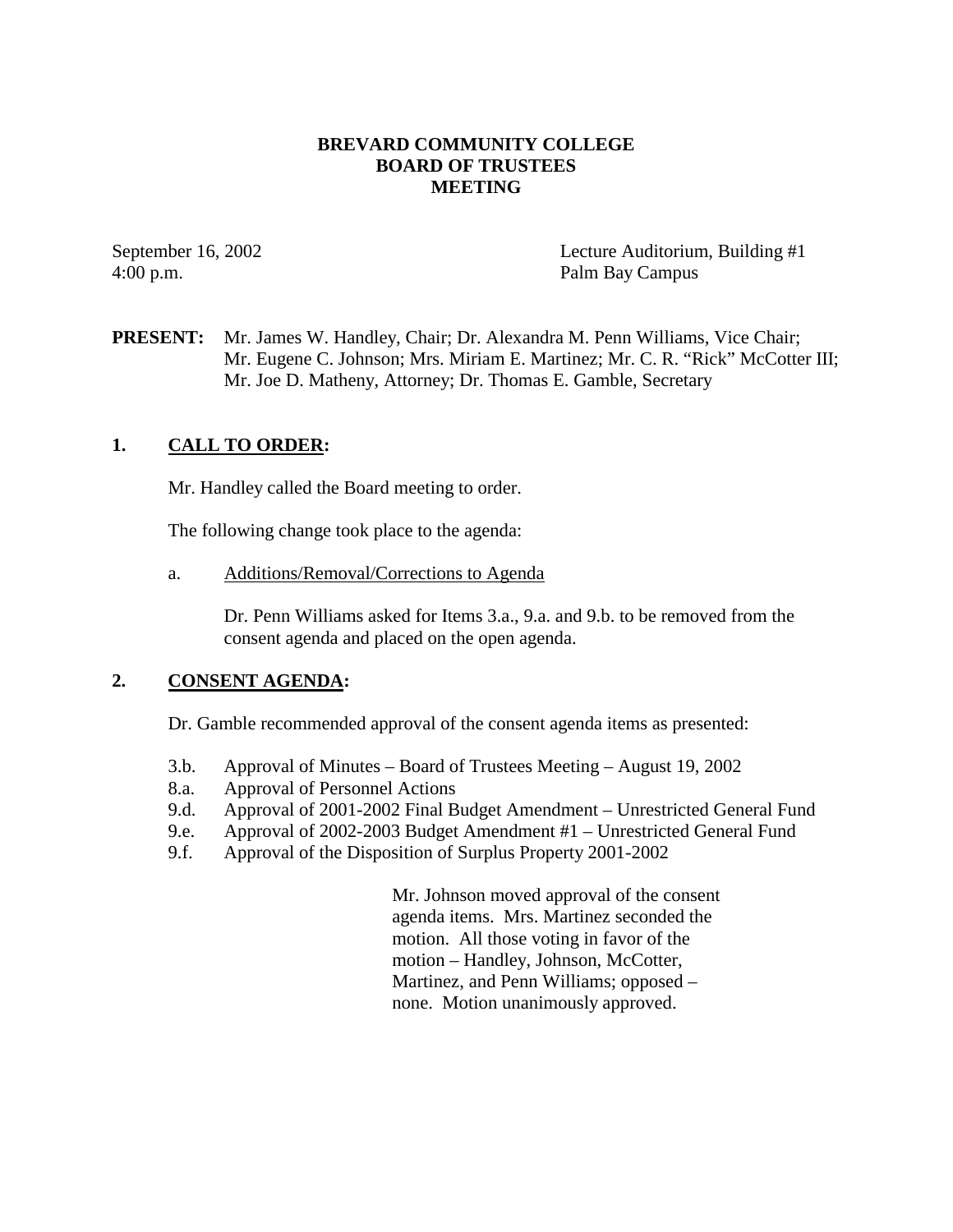Board of Trustees Meeting September 16, 2002  $Page - 2 -$ 

# **3. APPROVAL OF THE OFFICIAL MINUTES OF PREVIOUS MEETINGS:**

### a. Minutes – Board of Trustees 4th Quarter Goals Progress Report – August 19, 2002

Dr. Penn Williams reported that she would like to see more information and the suggestions of the Board of Trustees members added to the minutes as a revision. Dr. Gamble reported a revised draft would be provided to Dr. Penn Williams for her approval. Mr. Handley reported the revised minutes will be on the October 2002 meeting agenda for consideration.

## b. Minutes – Board of Trustees Meeting –August 19, 2002

Approved – consent agenda.

## **4. COMMUNICATIONS:**

### a. Report on Student Support Services - Dr. Bilsky/Ms. McKinley

Dr. Judy Bilsky, Associate Vice President of Educational Services, introduced Ms. Gail McKinley, Director of TRIO Student Support Services/Student Success and Retention Program. This is a federally funded program, which has been at BCC for approximately 30 years. Ms. McKinley gave a presentation of the TRIO Student Support Services Program, which provides academic support services to increase the retention, graduation, and transfer rates of eligible participants from two year to four year colleges and universities.

Ms. McKinley introduced Ms. Beatrice Peek, Assistant Director of the Student Support Services Program who gave a presentation on the TRIO programs and reported BCC targets students once they enter post-secondary education, freshman and sophomore levels. Ms. Peek also gave a presentation and reported on the Student Transitional Education Program (STEP), a program that targets graduating high school seniors in South, Central, and North Brevard County area.

## b. **YMCA Update – Dr. Fettrow**

Dr. Brenda Fettrow, Cocoa Campus President and Co-Chair of the YMCA Capital Campaign Committee, reported BCC has been in discussions with the Central Florida YMCA for several months. She introduced Mr. Lang Houston, Co-Chair of the YMCA Capital Campaign Committee and Mr. John Vasbinder, YMCA. She reported the Capital Campaign Committee has been formed. The Board was supplied with a list of the members. Dr. Fettrow reported the Capital Campaign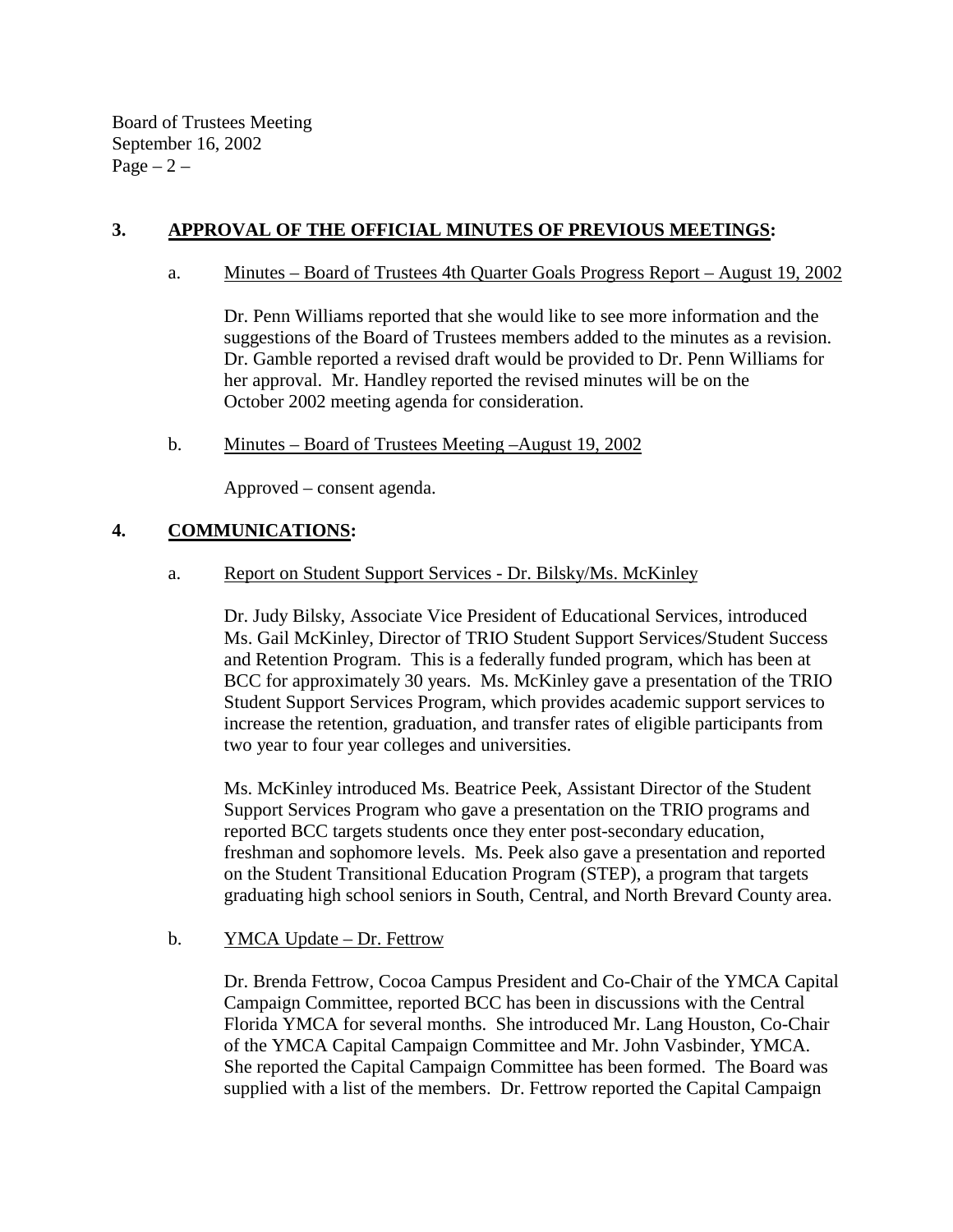Board of Trustees Meeting September 16, 2002 Page  $-3-$ 

> Committee established a goal to raise at least \$750,000 by January 2003, with renovations to begin in January 2003 and hopefully to be complete by April 2003. Funds will be used for the renovation of the fitness facilities and the swimming pool, for state-of-the-art exercise equipment, for scholarship dollars, and start-up money for the operation of the Central YMCA to be located on the Cocoa Campus. The City of Cocoa approved and pledged \$350,000 toward this effort. The Capital Campaign Committee will continue to make presentations throughout this Fall to various entities. The Cocoa YMCA is expected to open in June 2003.

## **5. CITIZEN'S PRESENTATION:**

#### a. Ms. Linda Booth, Ms. Judy Wilkins, and Ms. Cynthia Jones – BCC Custodians

Ms. Booth, Ms. Wilkins, and Ms. Jones, BCC custodians, spoke on behalf of retaining the BCC custodians currently employed and not outsourcing the custodial services.

Dr. Gamble reported this was a difficult decision. The Board has charged the Administration with finding more efficient ways of working and, at the same time, focusing on BCC's mission, on education. BCC has taken reasonable steps to evaluate what the options and costs were and after careful study, by the committee, believes this is the direction the college should go at this time. BCC will work with the existing employees to minimize the difficulties that they face and do everything possible to make sure they are given reasonable, fair consideration, by the contractor, for rehiring. The college will work on the insurance issue to see if the year-long delay in coverage might be modified in some fashion.

### **6. CONSTRUCTION AND DEVELOPMENT:**

#### a. Approval of 2002 Capital Improvement Plan – Mr. Little (Addendum)

Mr. Al Little, Vice President for Finance and Administrative Services, reported each year BCC files the Capital Improvement Plan (CIP) report with the State. He reported every five years, the college must complete a comprehensive analysis of its space, or Educational Plan and Survey. The survey assesses the physical needs of the college in new construction, renovation, and remodeling. The needs are reported as recommendations for future projects. The CIP is a prioritization of those projects listed in the Educational Plant Survey. The CIP report serves as the college's official request for PECO funding for the following fiscal year. He reported the need, at the college, for renovations is great. Approval of this request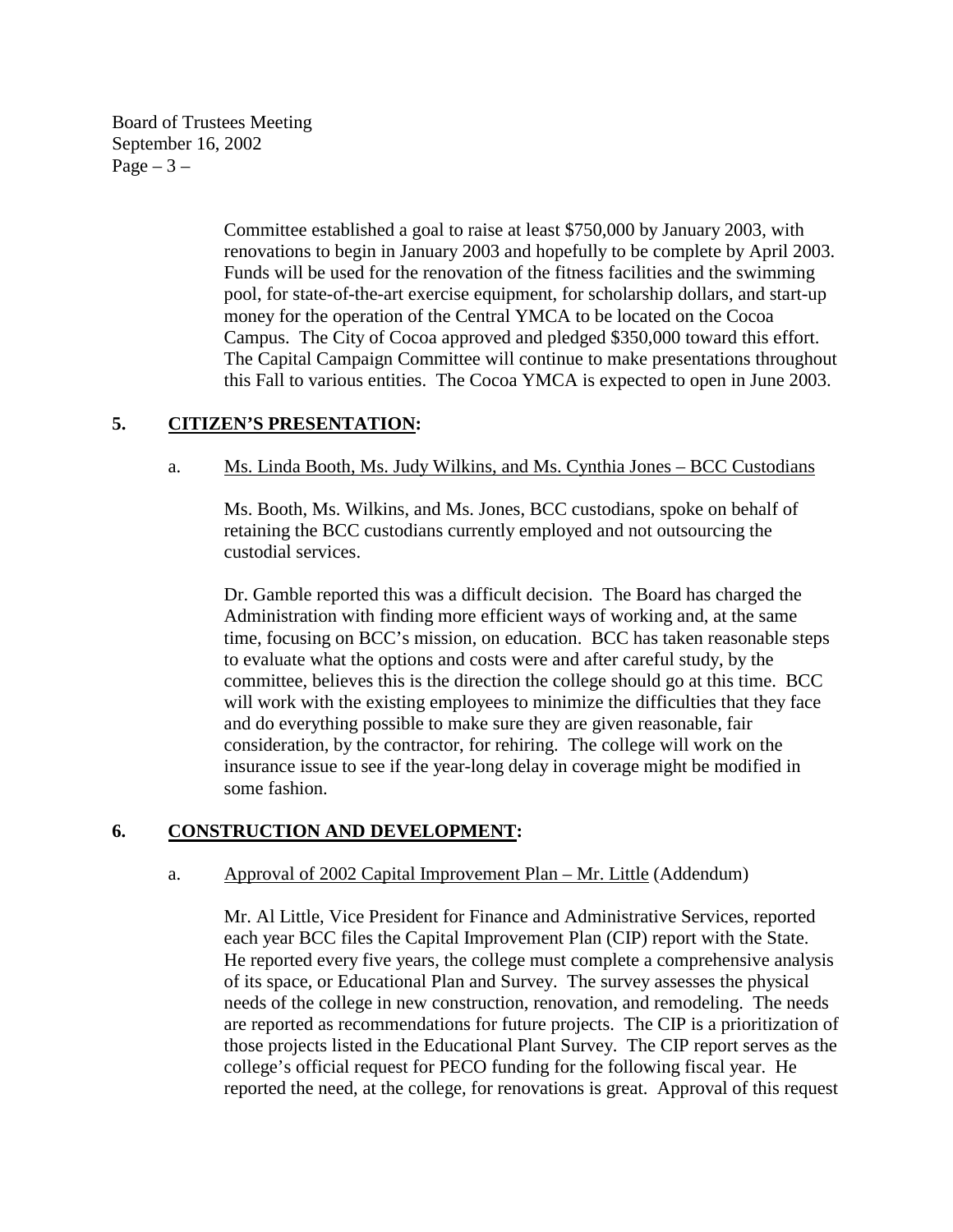Board of Trustees Meeting September 16, 2002  $Page-4$  –

> allows the college to submit the report for inclusion on the 2003-2004 PECO list. Dr. Gamble recommended approval of the 2002 Capital Improvement Plan.

> > Mrs. Martinez moved approval of the 2002 Capital Improvement Plan. Mr. Johnson seconded the motion. All those voting in favor of the motion – Handley, Johnson, McCotter, Martinez, and Penn Williams; opposed – none. Motion unanimously approved.

### b. Approval of the Hurricane Shutter Protection

Mr. Little reported the Federal Emergency Management Association has agreed to award a grant to BCC for hurricane shutter protection for the Melbourne Campus. The projected amount of the award is \$654,000, fully funded by FEMA. Dr. Gamble recommended approval of the grant for the hurricane shutter protection.

Dr. Michael Kaliszeski, Melbourne Campus President, reported BCC is pleased to get the award for the upgrade in shutters; however it creates a lot of wear and tear on the campus when a campus is utilized as an emergency shelter. Dr. Gamble reported it is difficult for the college to turn down these kinds of offers, but it is important the Board understand that there are challenges associated with the shelter designation.

> Mrs. Martinez moved approval of the grant for the hurricane shutter protection on the Melbourne Campus. Mr. Johnson seconded the motion. All those voting in favor of the motion – Handley, Johnson, McCotter, Martinez, and Penn Williams; opposed – none. Motion unanimously approved.

## **7. OLD BUSINESS:**

a. Report on Pending Legal Actions – Mr. Matheny (Addendum)

Mr. Joe Matheny, attorney, reported he had nothing to add to his written report.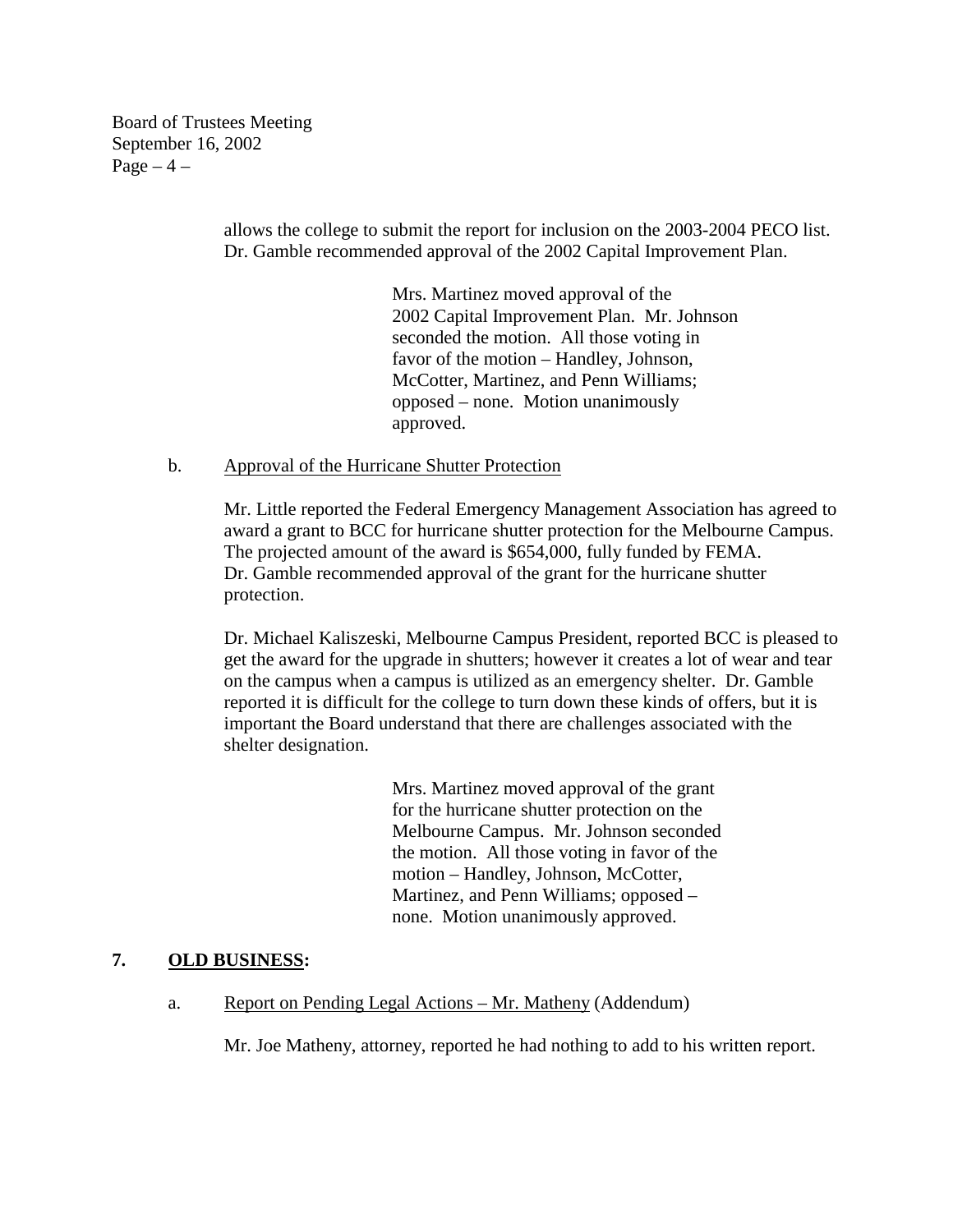Board of Trustees Meeting September 16, 2002 Page  $-5-$ 

### (1) Approval of Disposition of FERF Property – Mr. Matheny (Addendum)

Mr. Matheny reported the owners of a ten-acre parcel, across from the Palm Bay Campus, have requested, from Florida Education Research Foundation (FERF), that FERF convey, by quit-claim deed, five different parcels of land. He reported this area of land experienced street closings by the City of Palm Bay. When the streets were closed, the adjoining land owner acquired a title to small parcels. When FERF was dissolved, BCC was not aware of these parcels of land. Mr. Matheny reported the properties represent no value to BCC or to FERF. Mr. Matheny recommended approval of this transaction. He reported there will be no cost to the college. Dr. Gamble recommended approval of the disposition of the remaining FERF property.

> Mrs. Martinez moved approval of disposition of the remaining FERF property. Mr. Johnson seconded the motion. All those voting in favor of the motion – Handley, Johnson, McCotter, Martinez, and Penn Williams; opposed – none. Motion unanimously approved.

### **8. NEW BUSINESS:**

a. Approval of Personnel Actions – Ms. Oglesby (Addendum)

Approved – consent agenda.

b. Review of Employee Insurance Plan for 2003 Calendar Year – Mr. Little (Addendum)

Mr. Little reported the Insurance Committee has been working over the past few months evaluating BCC's insurance options for the 2003 calendar year. Because of a 104% loss ratio that BCC's insurance carrier encumbered, CIGNA is proposing a 25% increase in BCC's premiums for 2003. Through negotiations with the company, BCC identified a plan with two significant benefit changes, which reduced the premium increase to 20%. A handout was provided to the Board with the detailed information to provide full-scale health insurance policy to BCC employees. The increase will cost the college approximately \$400,000 for employee coverage. The analysis of the health insurance market shows that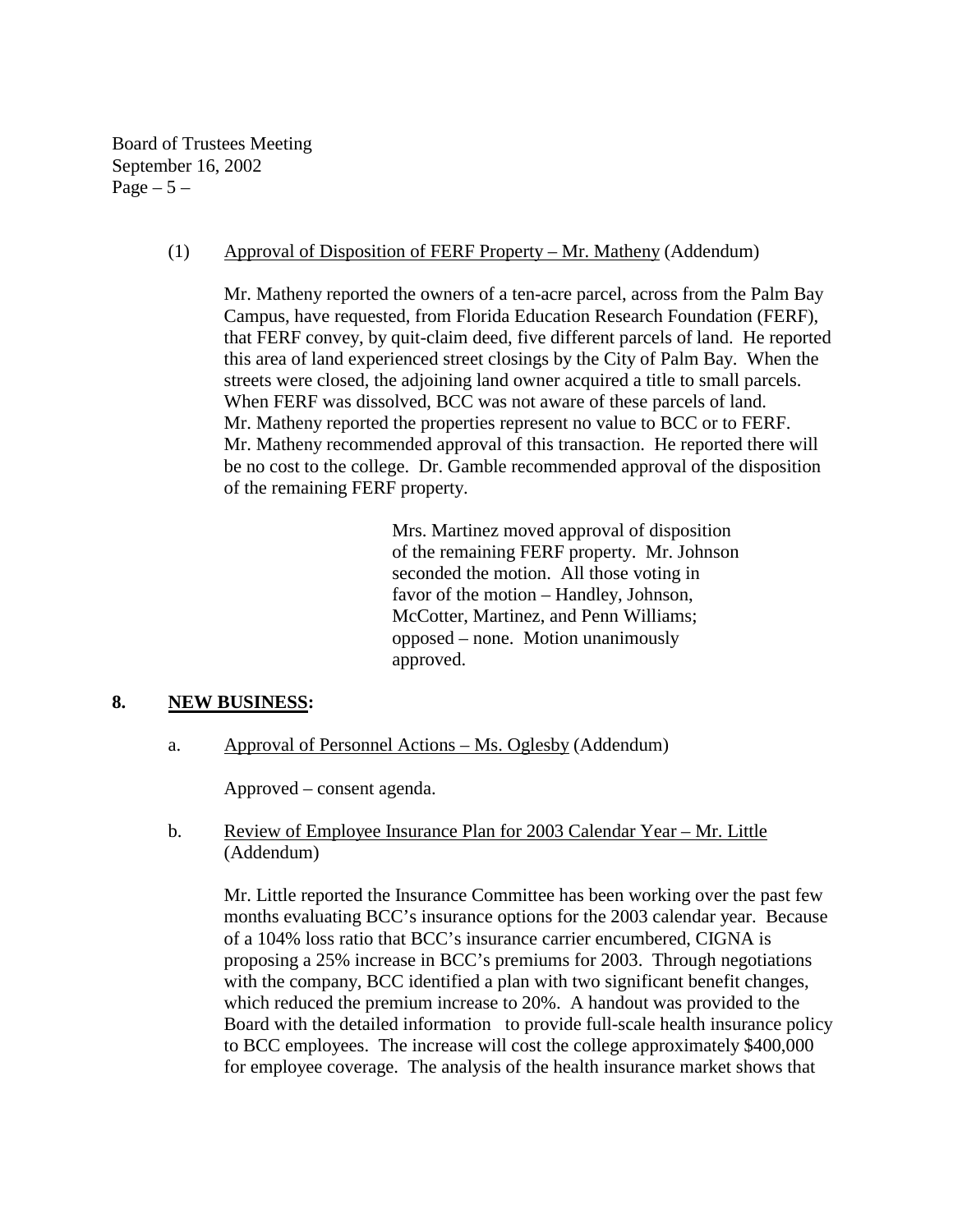Board of Trustees Meeting September 16, 2002 Page  $-6$  –

> everyone is facing similar increases. The Committee did investigate options to the plan. Unfortunately, there were no viable options to present to the Board. The only fully insured group plan that covers the entire county of Brevard, other than CIGNA, was Health First. BCC requested a rate quote from Health First. After review of BCC's experience, Health First declined a quote, citing that CIGNA would be in the best position to offer the coverage. Mr. Little reported Blue Cross was also an option, but their premiums were almost double the current rate that BCC is paying. The Board will be asked to approve this plan, as well as plans for dental, life, and long-term disability insurance at a future Board meeting.

c. Request for Board Meeting Agenda Items – Board Members

None.

# **9. FINANCIAL ACTIONS:**

a. Approval of Monthly Budget Status Report – August 2002 – Mr. Cherry (Addendum)

Mr. Mark Cherry, Associate Vice President of Accounting, reported the transfer numbers represent a lease payment service fund that BCC maintains outside of the unrestricted budget to pay for the FPL Performance Contract. That obligation was significantly increased this year when BCC went to Phase 2. All of the money is transferred out of the lump sum to a different fund and BCC services the lease payments through that service fund.

Mr. Handley asked if there was some reason why the government appropriations have not come through on the restricted budget. Mr. Cherry reported that represents the termination of the BETC Consortium. He reported accounting will need to reevaluate the budget in the restricted fund.

Dr. Gamble recommended approval of the Monthly Budget Status Report for August 2002.

> Mr. McCotter moved approval of the Monthly Budget Status Report for August 2002. Mr. Johnson seconded the motion. All those voting in favor of the motion – Handley, Johnson, McCotter, Martinez, and Penn Williams; opposed – none. Motion unanimously approved.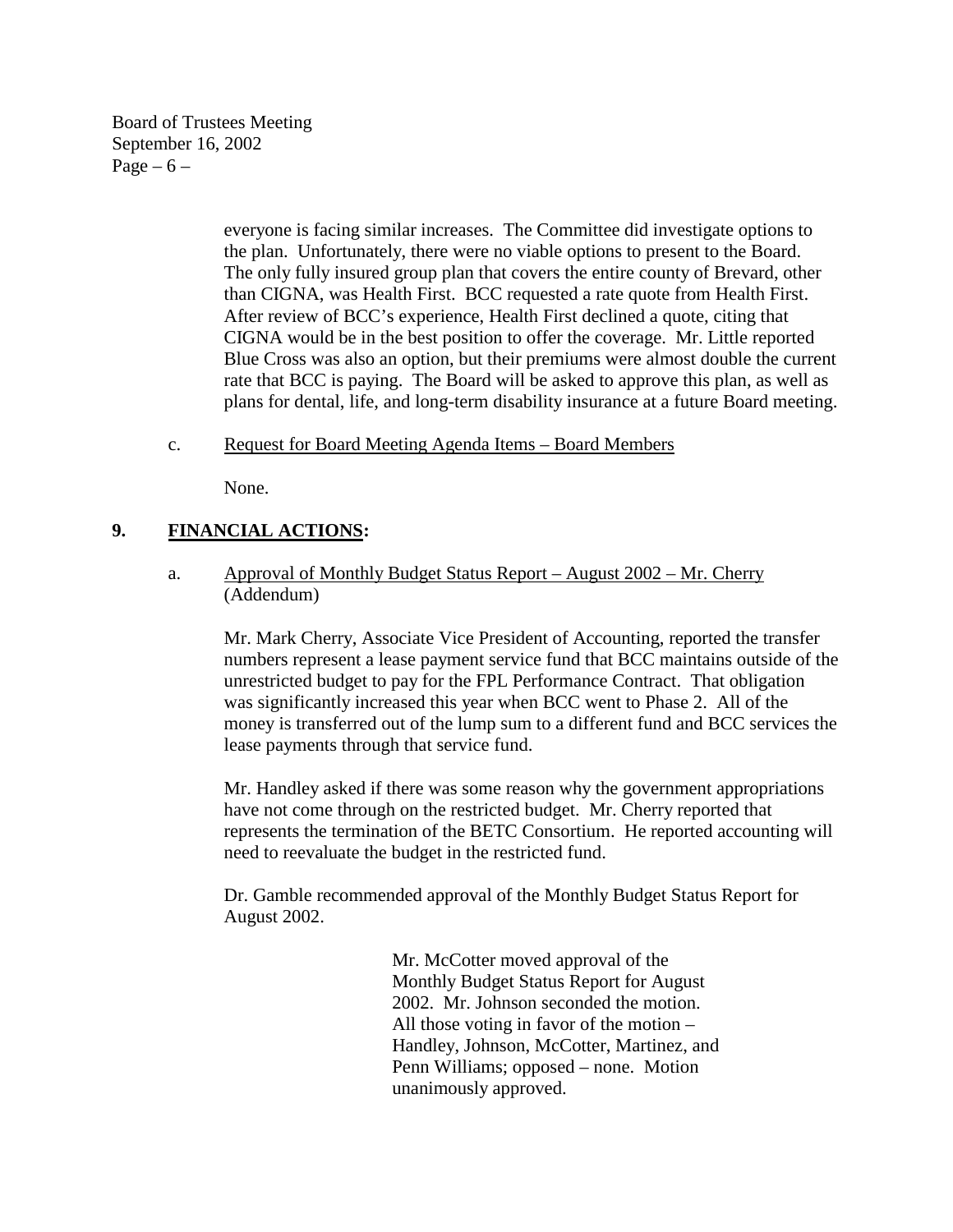Board of Trustees Meeting September 16, 2002 Page  $-7$  –

### b. Approval of Capital Outlay Budget Amendment #2 – Mr. Little (Addendum)

 Mr. Little reported the Capital Outlay Budget Amendment #2 provides adjustments for the funds spent in the month of June 2002. He reported the multi-year project budget did not change. Dr. Gamble recommended approval of the Capital Outlay Budget Amendment #2.

> Mr. Johnson moved approval of the Capital Outlay Budget Amendment #2. Mr. McCotter seconded the motion. All those voting in favor of the motion – Handley, Johnson, McCotter, Martinez, and Penn Williams; opposed – none. Motion unanimously approved.

c. Approval of 2001-2002 Annual Financial Report – Mr. Little/Mr. Cherry (Addendum)

 Mr. Cherry reported on the 2001-2002 annual financial report the college has issued under the new Governmental Accounting Standards Board (GASB). The college will no longer have a unique reporting format. Mr. Cherry gave a report on the remainder of the Annual Financial Report. Dr. Gamble recommended approval of the 2001-2002 Annual Financial Report.

> Mr. Johnson moved approval of the 2001-2002 Annual Financial Report. Mrs. Martinez seconded the motion. All those voting in favor of the motion – Handley, Johnson, McCotter, Martinez, and Penn Williams; opposed – none. Motion unanimously approved.

d. Approval of 2001-2002 Final Budget Amendment – Unrestricted General Fund – Mr. Little (Addendum)

Approved – consent agenda.

e. Approval of 2002-2003 Budget Amendment #1 – Unrestricted General Fund – Mr. Little (Addendum)

Approved – consent agenda.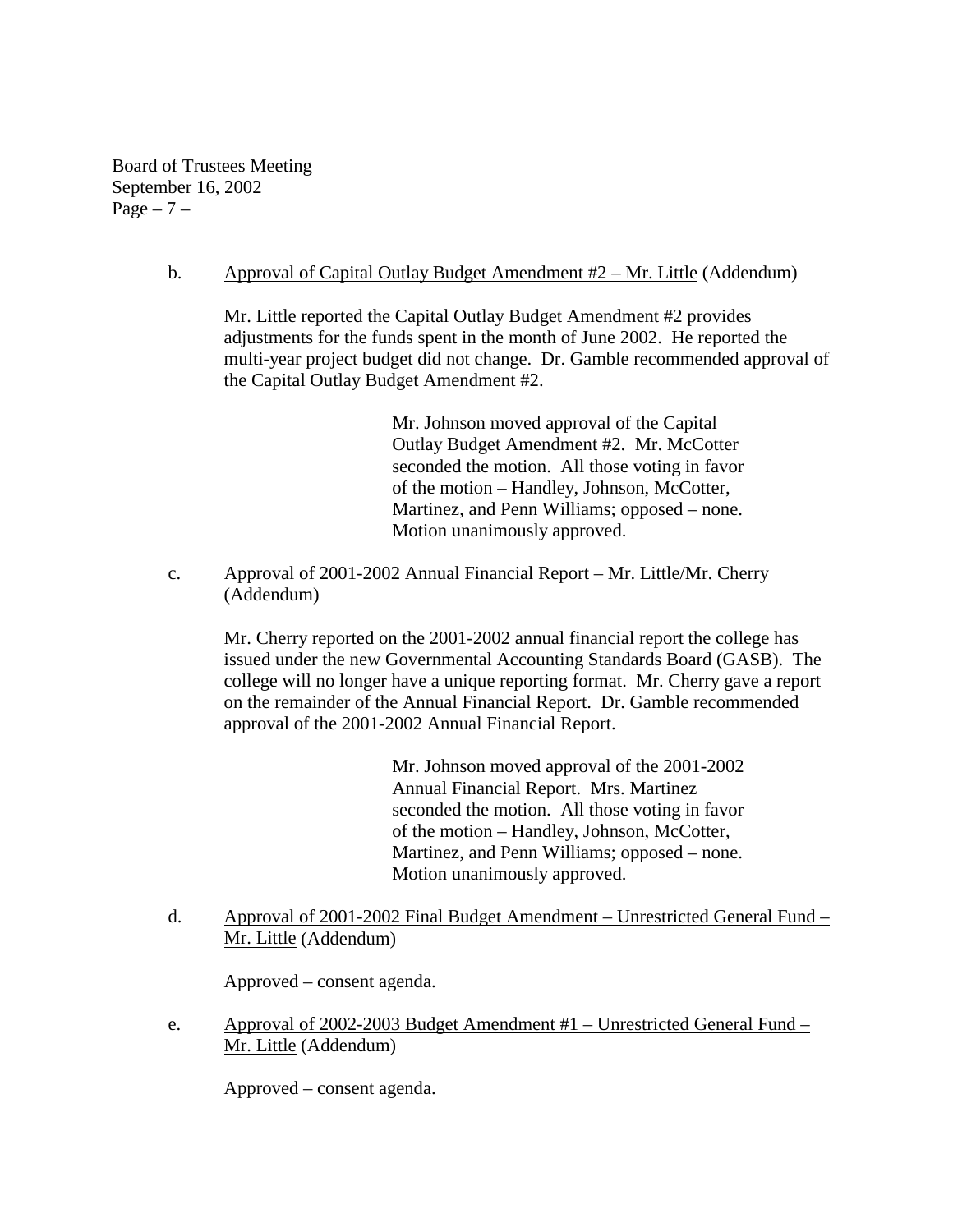Board of Trustees Meeting September 16, 2002  $Page - 8 -$ 

### f. Approval of the Disposition of Surplus Property 2001-2002 – Mr. Little (Addendum)

Approved – consent agenda.

#### g. Approval of RFP for Custodial Services – Mr. Little (Addendum)

Mr. Little reported the District Cabinet agreed to consider the possibility of outsourcing BCC's custodial operations. The college issued a comprehensive request for proposal (RFP). BCC received a great level of interest and a large number of firms attended a mandatory pre-bid conference. The college received eight responses to the RFP. The selection committee reviewed the responses and ranked the responses based on objective evaluation parameters noted in the RFP. The candidates were reduced to four. Mr. Little reported the four top firms were invited to make presentations to the selection committee. The selection committee narrowed the selection down to two companies and made site visits to large corporations currently using the services of the two finalists. The selection committee believes that both finalists can perform the requirements listed in the proposal. He reported BCC is satisfied with the philosophies, cleaning techniques, and the cleanliness of the facilities currently under the contracts. The selection committee recommends BCC contract with AM-KO Corporation as the first priority and AMI as the second priority for the custodial services. One requirement of the RFP is that the selected vendor interview all interested BCC custodial staff for similar positions on their staff. It is the expectation of BCC, that BCC custodial employees, who have worked diligently and have been successful at the college, will be offered the opportunity to succeed with the contract. Dr. Gamble recommended approval of the RFP for custodial services.

Ms. Joni Oglesby, Associate Vice President of Human Resources, reported Human Resources has been working with the custodial employees and prepared a list of Brevard County employers who are covered under the Florida Retirement System to assist those custodians who are close to vesting or retirement.

> Mrs. Martinez moved approval for the college to negotiate this contract with AM-KO. Mr. Johnson seconded the motion within the statement Mrs. Martinez made that the college will look at negotiating those issues toward assisting the employee. No question called. Motion died for lack of vote.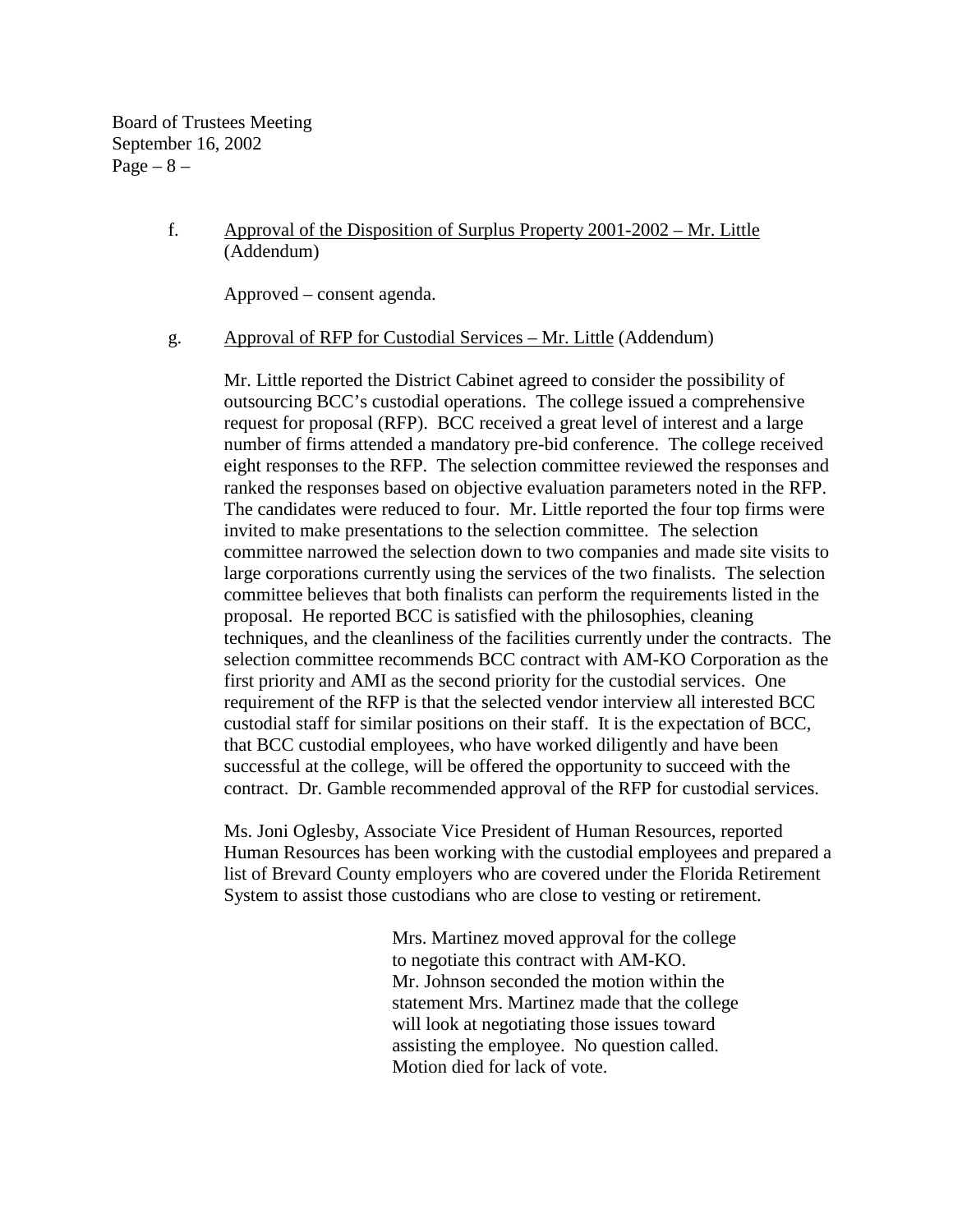Board of Trustees Meeting September 16, 2002  $Page - 9 -$ 

> Mrs. Martinez moved approval for the college to negotiate the contract with AM-KO, keeping in mind BCC's goal to keep all the good employees that were hired to work with the company to insure they do their best efforts to keep our employees and that the insurance problem is solved in whichever way it can be solved. This may include BCC covering the insurance for half of the one-year and AM-KO covering the other half of the year or AM-KO waiving the one-year waiting period for insurance eligibility. Mr. Johnson seconded the motion. All those voting in favor of the motion – Handley, Johnson, McCotter, Martinez, and Penn Williams; opposed – none. Motion unanimously approved.

h. Report on State Funding Formula – Mr. Little (Addendum)

Mr. Little reported he would be available to answer any questions. There were no questions from the Board.

### **10. REPORT OF THE DISTRICT PRESIDENT:**

a. Approval of Date for January 2003 Board Meeting

Dr. Gamble reported the January 2003, Board meeting falls on a holiday. The Board was given the choice of January 13, 2003, or January 27, 2003, to hold the monthly Board meeting. It was the consensus of the Board that the January meeting will be held on January 27, 2003.

b. Visits to Charleston and Austin for Policy Governance

Dr. Gamble reported the Board was provided handouts on the visits to Trident Technical College in Charleston, South Carolina, and Austin Community College in Austin, Texas. He asked the Board to review the details. If there are any additions or corrections, the Board members will notify Ms. Terry Martin, Executive Assistant to the District President.